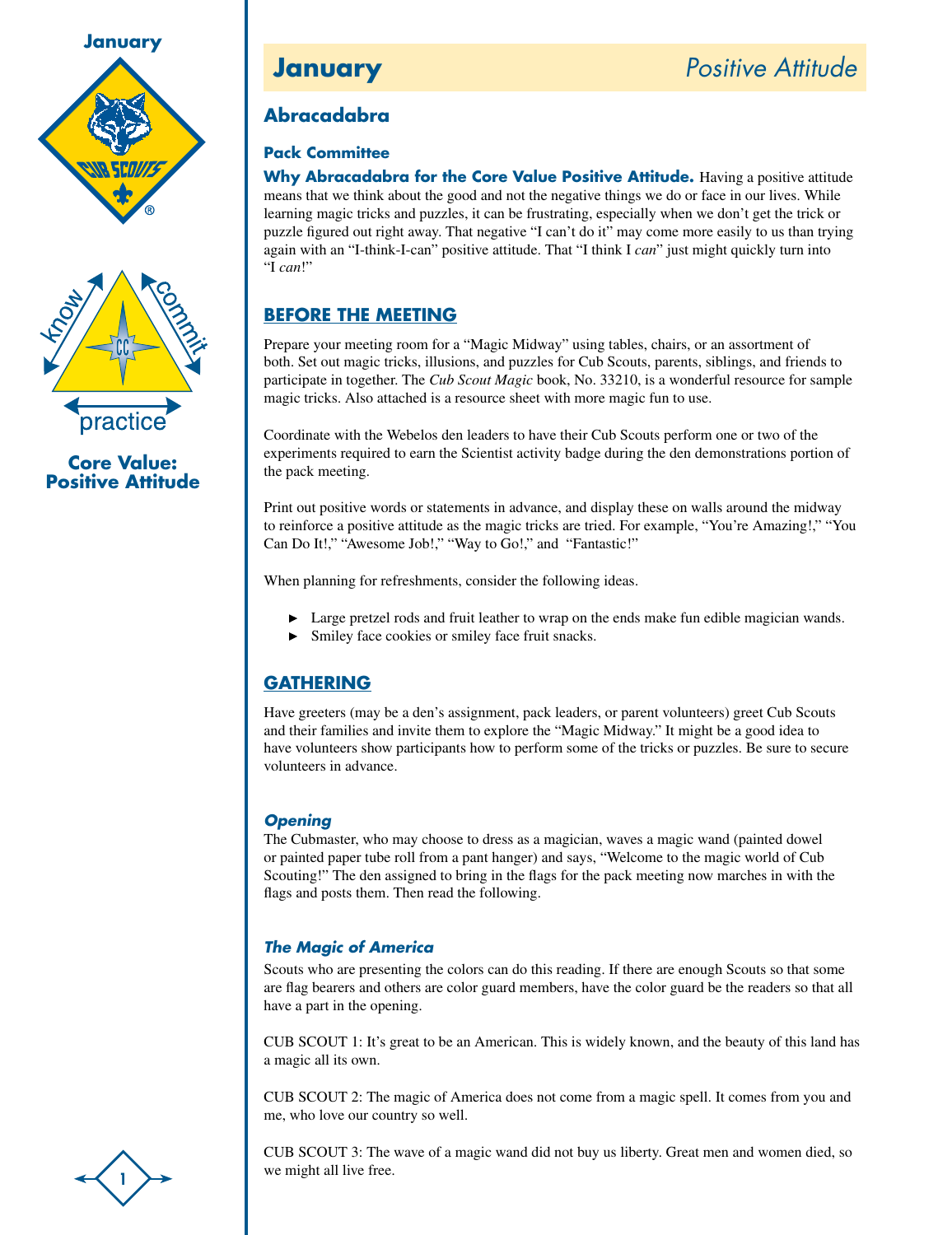CUB SCOUT 4: So let us all now pledge to always do our part, for the magic of America lies deep within our heart.

CUB SCOUT 5: Will everyone please stand and recite with me the Pledge of Allegiance.

#### *Prayer (Cub Scout or Leader)*

"Let us be thankful to be able to see and feel the magic that surrounds us, the wonders of nature, the love of our family, friends, and country, and, most of all, the magic that a positive attitude brings not only to ourselves but to others."

#### *Welcome and Introductions*

The Cubmaster welcomes the pack into the new year and any new Cub Scouts and their families who have recently joined. The Cubmaster then thanks all who helped and participated in the Magic Midway and recaps a few of the tricks and puzzles.

#### *Amazing Three-In-One Song*

The Cubmaster or a volunteer explains the song while offering positive statements throughout the explanation, such as "You can do it!," "This group is awesome!," "Your voices will be amazing!"

Divide the group into three sets. Ask the first to sing "A-B-C," the second to sing "Twinkle, Twinkle, Little Star," and the third to sing "Baa, Baa, Black Sheep." Have each section practice its song one at a time. Now wave a magic wand over the whole group, say the magic words "Groupus, Singus Alltogetherus," and have the groups sing all together. This trick works because all three songs have the same tune.

#### **Program**

#### *Den Demonstrations/Cheers*

The Cubmaster asks each den in turn to talk about their adventures during the last month. Call each den to the front and ask members what they found to be magically fun at their meetings. After each den demonstration, the Cubmaster leads a cheer for that den before calling up the next den.

The Cubmaster then asks the Webelos dens to perform one or two of the tricks or experiments of the Scientist activity badge. For example, the Egg in the Bottle. Have the Webelos dens explain that while there is a science that makes this happen, it's also somewhat magical. The Cubmaster leads cheers after the Webelos dens perform, as well. (For cheer examples, see resource sheet, attached.)

#### **Recognition**

#### *The Surprised Magician*

*Equipment:* top hat with Bobcat and Tiger Cub badges secretly hidden inside; Wolf badges slid up the Cubmaster's sleeve; a decorated magic wand (from a paper towel tube) with Bear badges rolled inside; several colored hankies with Webelos badges attached to each one.

This ceremony may take some practice on the part of the Cubmaster, who may want to develop a personality to act like a magician. Prepare the top hat by placing the first awards inside so they can be easily removed. The Bobcat badges can be taped inside the hat. The Tiger Cub badges can be attached to a very small tiger stuffed animal or picture of a tiger.

Slide the Wolf badges up the sleeve. Roll the Bear badges in the magic wand paper towel tube so the badges can be removed by a shake of the wand. Tie the colored hankies to one another on diagonal corners, and then fold them inside the pocket so they will come out one by one.

MAGICIAN: Ladies and gentlemen, tonight we have already seen magic performed. Now it is time for the Advancement Magic Show to recognize the Cub Scouts of our pack. The work these Scouts have done to earn these awards, while magical, were in reality done with positive attitudes and lots and lots of hard work. Let the show begin!



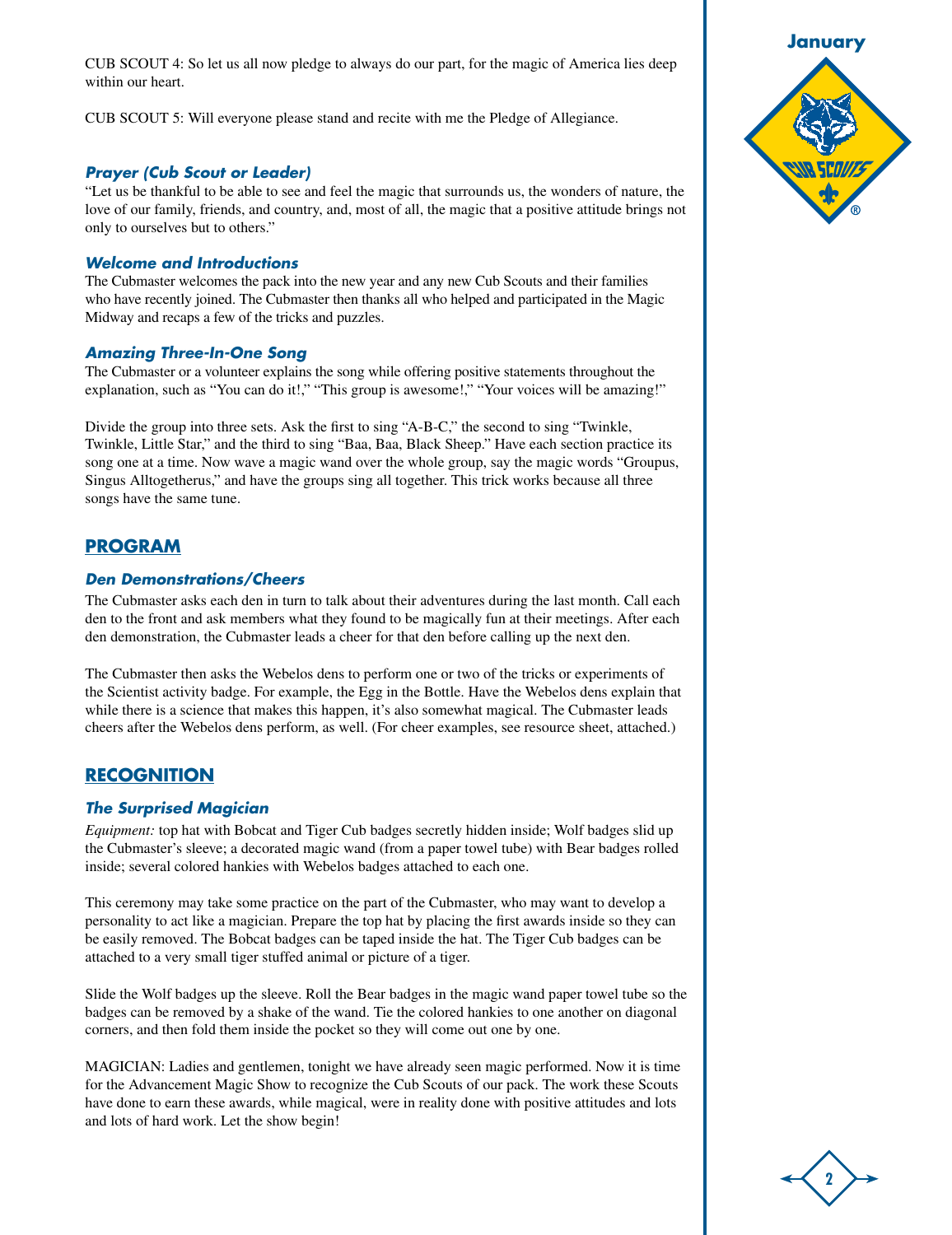

(The Cubmaster can decide whether to have each Scout and his family come up individually as the Cub Scout's name is called, or to call the entire den and all families up at the same time, and then award the Scouts individually as the den stands together).

The magician waves a hand and the wand (carefully, so badges hidden in the wand and up the sleeve do not fall out) over the hat, saying "Abracadabra!" Place the wand on the table. Wait a few seconds, the peer into the hat, and look surprised. Reach in and pull out the Bobcat badges first. Read the name of the Scouts, and ask that he and his parents come forward. Review the magic of Scouting of the Bobcat badge (what it takes to earn), and then award the badge to the Scouts and congratulate them and their families with positive words and phrases (see the attachment).

The magician then carefully waves the wand again and reaches inside for the Tiger Cub badges attached to the tiger stuffed animal or tiger picture. The magician again reviews the magic of Scouting of the Tiger badge, and recognizes the Tiger Cubs and their families. Congratulate the Scouts and their families with positive words and phrases (see the attachment).

The magician now shows an empty hat, looks surprised, and then states, "I wonder what other magic might appear during the show?"

The magician then skims one arm with the Wolf badges over the hat, slides the Wolf badges into the hat, picking up the hat, and turns it over onto the table, letting the awards spill out. Surprise! The magician reviews the magic of Scouting of the Wolf badge and recognizes the Wolf Scouts and their families. Congratulate the Scouts and their families with positive words and phrases (see the attachment).

The magician takes the wand in hand and studies it. Then, with a shake of the wand, the Bear badges appear out of the tube. Surprise! The magician reviews the magic of Scouting of the Bear badge and awards the Bear badges to the Scouts and their families. Congratulate the Scouts with positive words and phrases (see the attachment).

When the Bear badges are done, the magician puts a hand in the hankie pocket and pulls out a hankie. Wipe a brow and surprise—magic! There is something attached to the hankie. The magician reviews the magic of Scouting of the Webelos badge, then awards the Webelos badges to the Scouts and their families. Congratulate the Scouts and their families with positive words and phrases (see the attachment).

End the magic show with a group applause.

## **Closing**

Be sure to prepare any materials (signs, etc.) beforehand so that everything goes as planned.

#### *Without U*

Each Cub Scout holds up a sign with his word(s) on it, with the "U" missing from the word.

CUB SCOUT 1: The magic of C B SCO TS (Cub Scouts) would be missing without you.

CUB SCOUT 2: The magic of YO TH (Youth) would be missing without you.

CUB SCOUT 4: The magic of S CCESS (Success) would be missing without you.

CUB SCOUT 5: The magic of F N (Fun) would be missing without you.

CUB SCOUT 6: The magic of O TDOORS (Outdoors) would be missing without you.

ALL: Clearly, the magic of Cub Scouting needs you!

#### *Announcements*

Announce any upcoming dates or events the pack will be having or participating in with the district or council.

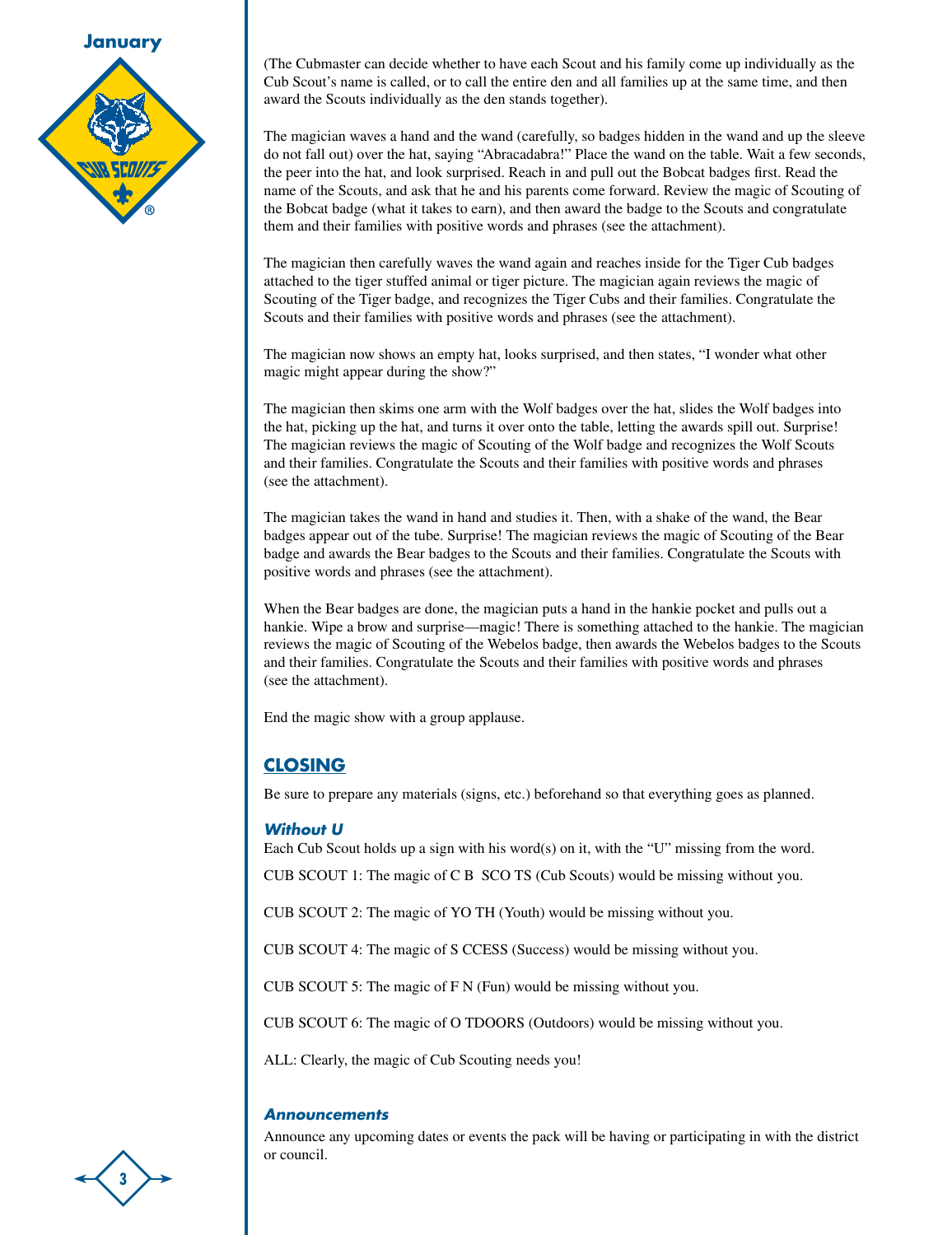## **Cubmaster's Minute**

We've seen a lot of magic here in our pack meeting. We've seen tricks and puzzles, and the magic of how hard work can be rewarded. But you know, there's something *magical* that happens as we awaken and begin each and every day. It's our attitude and how we choose to behave in our work and play. If we wake up and decide, "I'm going to think about the good, and only the good of all things today," imagine the magic it will do not only for you, but also for others you meet along the way.

## **Closing Ceremony**

The preassigned den retires the flags.

## **After the Meeting**

- Refreshments
- Cleanup

## **Resource Sheet**

## *Optional Gathering Activities*

**Card Houses.** See who can build the tallest card house. Put a time limit of 1 minute to make it even more challenging.

**Balanced Coin.** Fold a dollar bill in half lengthwise, and place it on the table with the fold up. Challenge your friend to balance a half-dollar coin on top of the fold. Fold the bill again into a V-shape, and place the coin as shown. Pull slowly and gently on the ends of the bill to straighten it out, and the coin will remain balanced on the creased edge.

**Balanced Glass.** Set three empty glasses and a crisp dollar bill on the table. Announce that you can place each end of the dollar bill on the rims of two side-by-side glasses in such a way that the bill will balance the third glass in the middle of the bill.

**Solution:** Use a crisp bill for this trick. Fold five or six sharp pleats lengthwise in the bill. The bill will become stiff enough to support the third glass. A used bill will not be stiff enough to support the glass.

**Super-Strength Napkin.** Twist a paper napkin into a "rope." Hand the paper rope to a friend, and challenge him to break the napkin rope by pulling on the ends. No matter how hard he pulls, he will not be able to break it. You take the napkin rope and break it easily.

**Secret:** Have a glass of water handy. First twist the napkin into a tough rope. While your friend is trying to break the napkin rope, secretly dip your fingertips into the glass of water. When you take the napkin, twist the middle once more. Touch the middle of the rope with your wet fingertips, so that the rope gets wet. When the rope gets wet, it becomes easy to break apart.

**Disappearing Water.** Here is another great trick. Pour a little water into a paper cup. Say you will make the water disappear. Ask someone to hold out a hand, then pour the contents of the cup into the hand. Instead of getting wet, the person will be left holding an ice cube. Say that you tried to make the water disappear—but it was too hard!

**Secret:** You will need to prepare the cup in advance. Take a piece of dry sponge, and cut it into a round shape so that it just fits into your paper cup. Glue the round sponge to the bottom of the cup. Just before performing the trick, put an ice cube into the cup. Have a second cup of water ready. Pour a little water into the cup, so that the water doesn't touch the ice cube. The sponge will soak up the water. Pour the ice cube onto the person's hand. You may want to cover the top of the cup while pouring so that the person cannot see the contents of the cup.

**Balancing Sugar Cubes.** Arrange six sugar cubes as shown. Challenge someone to hold the two lower cubes between the thumb and forefinger of each hand, lift the entire stack, and drop it into a glass. You can do it every time, but when the challenger tries it, the stack tumbles over. Present the stunt as a test of "steady nerves."



**4**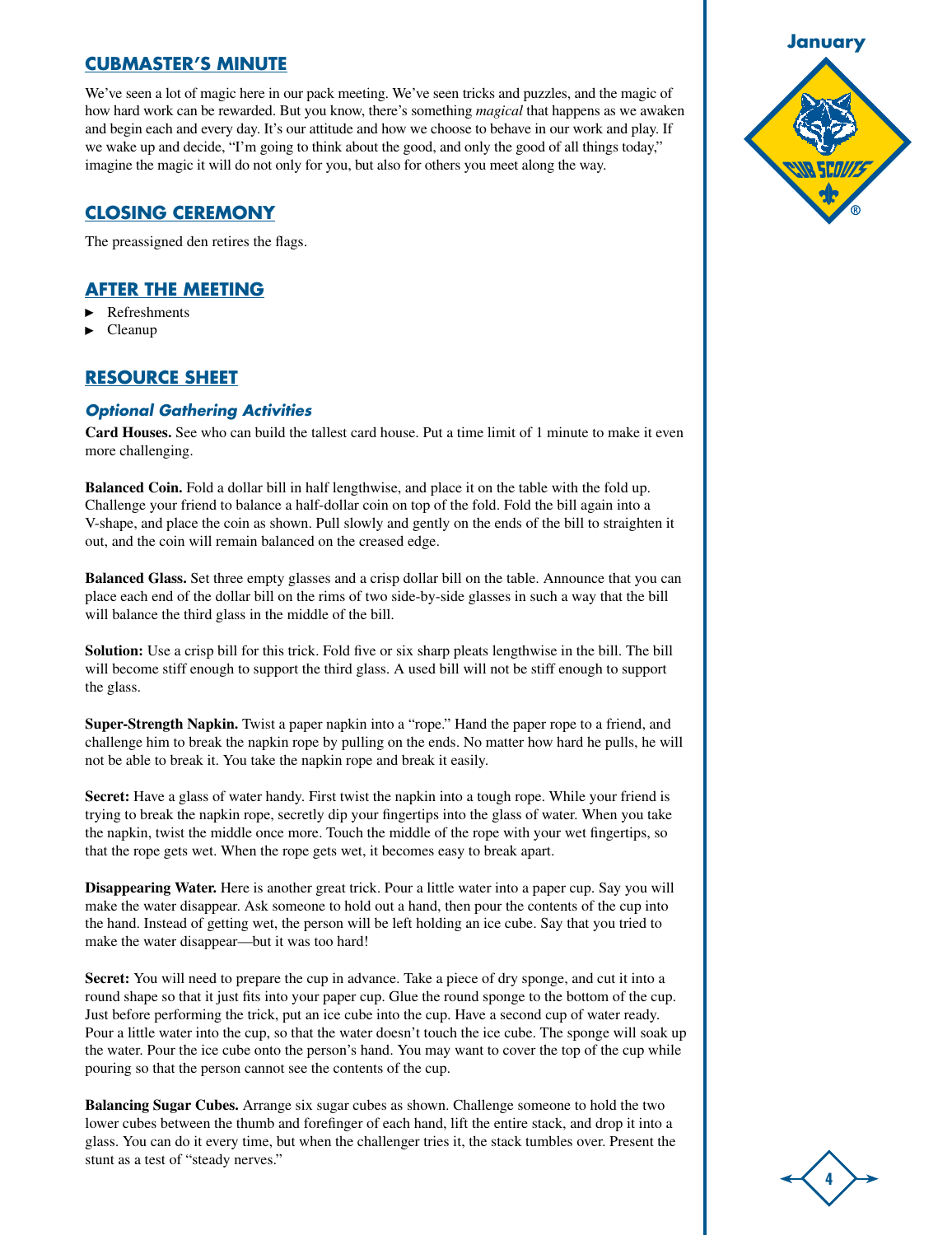

**Secret:** When you start to lift up the stack, let the tips of your thumbs touch in back. This will steady your hands and make the lift easy.

**Optical Illusions for Kids.** Go to Kidsownplanet.com. You will find a selection of optical illusions, which are interesting pictures that need to be viewed with concentration. They seem to our eyes to be something that they actually are not. Optical illusions help young people increase their concentration and attention span.

# **Applauses, Cheers, and Run-Ons**

## *The Magic Word*

Select a magic word, such as "abracadabra" or "hocus pocus." Instruct the audience to clap, stomp, and make lots of noise any time the word is said. Have a "stop" signal to show everyone it's time to stop the noise.

## *Alakazam*

Point your index finger upward and say "A-la-ka," then point at the person getting the applause and say "Zam!"

## *Abracadabra*

Divide the audience into three groups. The first group yells "Abra," the second group yells "Ka," and the third group yells "Dabra!" when the leader points to them. Vary volume by pointing low for soft and high for loud. Try different volumes for each part.

## *Magician's Bow*

Extend arms out to your sides, say "Ta-da!" and take a deep bow.

## *Magic Yell*

Pretend to reach up your sleeve. Pull your hand out and shout "Shazamm!"

## *Disappearing Rabbit*

Hold hands to the side of your head like bunny ears and shout "Poof! Poof! Poof!"

## *Magician Applause*

Take the imaginary hat off your head, make a magical gesture over the hat, and say "Presto!"

## *Magic Hand Applause*

Applaud with your hands in front of you, then with your hands behind your back while you say, "Now you see them, now you don't!"

## *Handkerchief Cheer*

Hold a handkerchief up and drop. Applause continues until the handkerchief hits the ground.

## *Magic Cheer*

Have the group wave their hands back and forth and say "Hocus pocus!" three times.

## *Magicians Cheer*

Pretend to take off top hat, reach into the hat with the free hand and pretend to pull out a rabbit, as they say "Ta-da!"

## *Magic "Tricks"*

CUB SCOUT 1: Betcha I can stay under water for a full minute.

CUB SCOUT 2: Betcha you can't.

CUB SCOUT 1: (Takes a glass of water from behind his back, holds it over his head, and starts to count.) One one thousand, two one thousand, three one thousand . . .